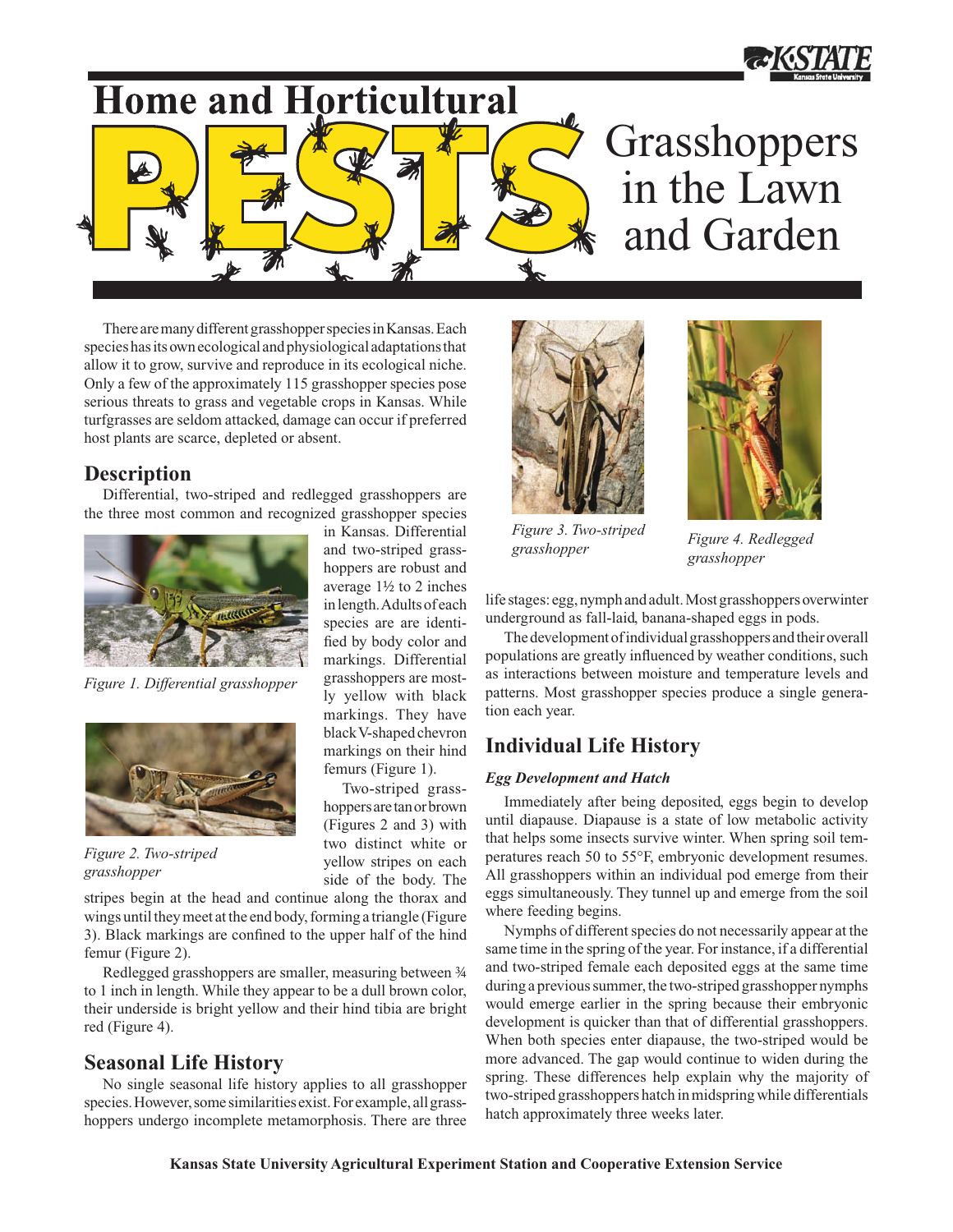Because egg production is prolonged, two-striped grasshoppers have a four- to six-week hatching period the following spring. Conversely, differential grasshoppers deposit their eggs over a shorter time and have a shorter hatching period.

#### *Nymphal Development*

Newly emerged first instar nymphs resemble adult grasshoppers in shape while being smaller and lacking wings. As nymphs develop, they periodically shed their skins in a process called molting. Eventually, wing pads become apparent. Body size and wing pads increase in size in each instar, which is the time between molts. After a final molt, full-size winged adults appear.

Two-striped grasshoppers are in the nymphal stage for nearly 75 days. However, each individual requires only 40 days to complete five nymphal instars. In contrast, differential grasshoppers require only 32 days to pass through six nymphal instars. Given the shorter and later ovipositional period the previous year, differential nymphs appear to be present for a briefer overall period of time and the emergence of adults is more synchronous.

#### *Adults and Oviposition*

Grasshoppers deposit their eggs among the roots of grasses and weeds growing in undisturbed areas. They prefer to lay eggs near field margins, fence rows, roadside areas, ditch banks and weed patches.

Initiation and length of oviposition vary by species. Two-striped grasshoppers mate immediately upon attaining adult status, but females undergo a two-week preovipositional period before depositing eggs. Differential grasshoppers feed for several weeks before reaching sexual maturity and subsequently mating and laying eggs.

#### **Damage**

Most grasshoppers feed on a variety of host plants. Some primarily feed on different grasses while others prefer broadleaf plants. Grasshoppers remain in hatching areas as long as host plants provide an adequate food source. When drought limits plant growth or where large populations consume all vegetation, grasshoppers seek new food sources. Because immature grasshoppers lack wings, they have a limited migratory range. They satisfy themselves with whatever vegetation they encounter. Winged adults are capable of covering greater distances in search of new feeding sites.

Home gardeners and vegetable producers can experience extremes in grasshopper encounters depending on conditions. Gardens and production fields may be spared from grasshopper infestations when grasshopper populations are down and when plentiful precipitation has fostered the growth of natural vegetation. In these instances, grasshopper appetites are satisfied and populations will stay in and around hatching areas. However, when grasshopper populations are extreme and drought conditions limit natural vegetation growth, grasshoppers move to the lush growth of gardens and production fields.

### **Population Level Fluctuations**

Grasshopper populations vary depending on environmental factors. Favorable factors include warm, dry summers to facilitate egg production followed by warm, moist springs to promote hatching and nymphal emergence. Several consecutive favorable seasons will result in large populations.

Several environmental factors can limit grasshopper population buildups. An early spring warm-up causes premature hatching and nymphal emergence, while cool, moist conditions slow nymphal development and increase fungal and bacterial pathogens. Hot, dry weather causes egg desiccation and hard soil surfaces trap newly emerged nymphs beneath the soil surface.

In addition to the bacterial and fungal pathogens, parasitization and predation aids can reduce grasshopper populations. Various life stages are attacked by blister beetles, ground beetles, certain fly species, threadworms, birds and mammals.

#### **Grasshopper Management**

Grasshopper managemen begins at their source – the hatching bed. There are several advantages of attacking this point. Because nymphs are concentrated and confined to these areas, a spray treatment will limit the size of a migrating population later in the season. Insecticides are most effective against nymphs. Wingless immature grasshoppers are unable to flee from the treatment area due to their inability to fly.

Failure to locate and eliminate nymphs allows grasshoppers to mature. After depleting local food sources, adults will take flight in search of new feeding sites. Home gardeners and farmers become alarmed when grasshoppers suddenly appear and begin feeding on garden and field crops as well as flowers and ornamentals.

Continued grasshopper activity a day or two after insecticide application can cause frustration. It may appear that the initial treatment did not kill the intruders. In these situations, the grasshoppers were likely killed, but their bodies are overlooked because of the activity of newly arrived grasshoppers.

Insecticides currently registered for use against grasshoppers have short residual effectiveness. This requires repeated treatments against grasshoppers for as long as necessary.

Direct contact with insecticides is essential to grasshopper control. Whether spraying grasshoppers in hatching areas or in areas of invasion, overall effectiveness might be increased if applications are made just before or at sunrise. Grasshoppers often crawl onto plants and are less active at night when temperatures are cooler. Grasshoppers remain in place and are more likely to be exposed to fatal treatments before sunrise.

Temperatures rise quickly after sunrise, and grasshoppers become more active. They settle down again when they move to nearby shaded sites midday.

#### **Insecticides**

Insecticides are chemical products which, when applied to target pests, disrupt normal physiological activities and cause death. The active ingredient is the actual component or "killing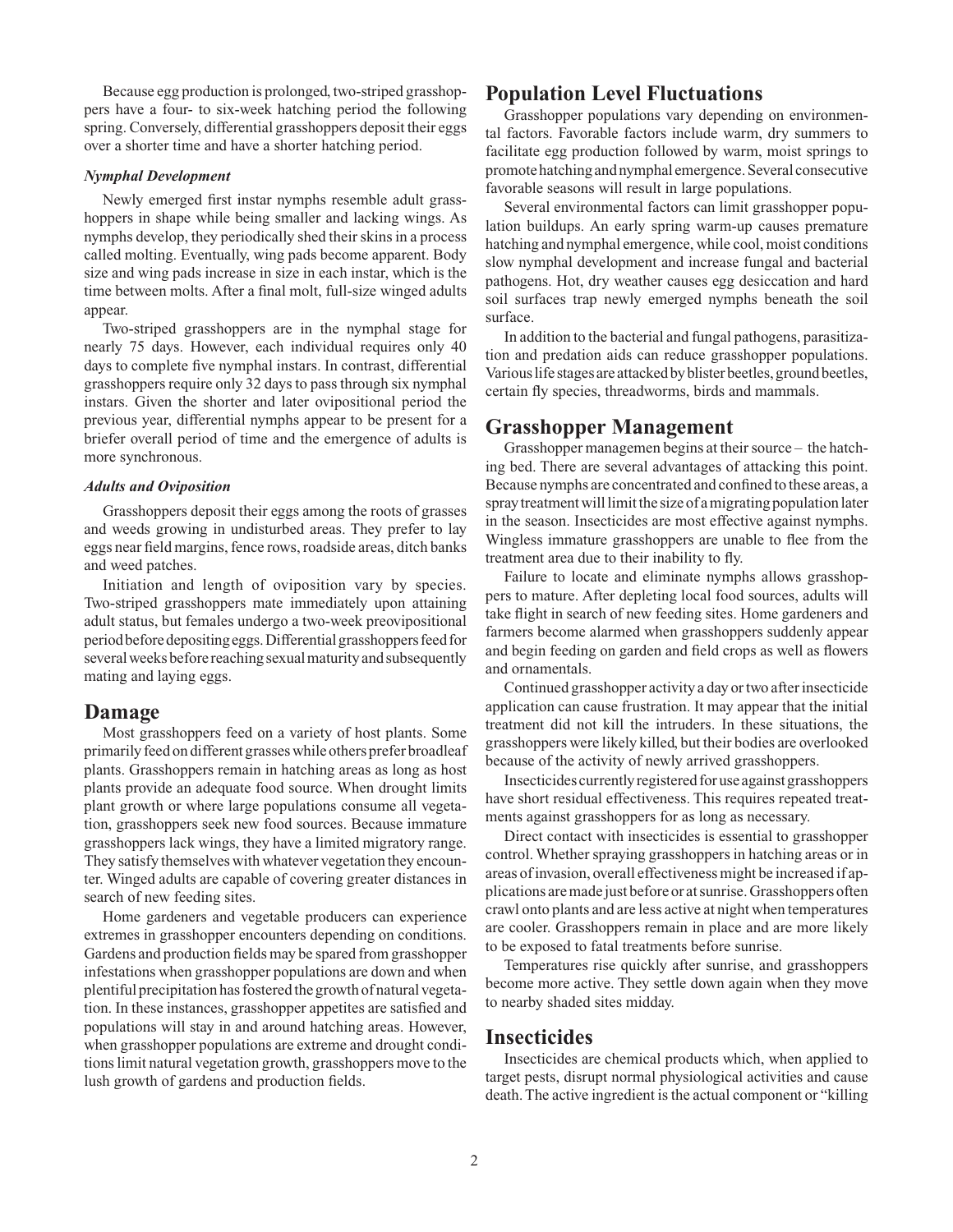agent" contained in an insecticidal product. Many companies purchase the same active ingredient that they subsequently formulate into a product or line of products marketed by their respective companies. The multitude of available products makes it impossible to list each and every product registered for use in Kansas. For instance, one specific active ingredient is contained in 669 products currently registered with the Kansas Department of Agriculture.

Further complicating the task of insecticide selection is the fact that an individual company may use a single active ingredient in various formulations including dusts, granules, baits, emulsifiable concentrates, ready-to-use (RTUs) or hose-end applicators. Not all products are marketed at all retail outlets. Thus, users may have to search for specific products they wish to use for grasshopper control.

The following chart lists active ingredients found in various insecticide products that can be purchased by the general public for grasshopper control.

After locating a product-of-choice, it is imperative to read the product label (product labels are considered legal documents) to ensure the insecticide is used properly and legally against the intended pest at a listed use site.

| <b>Active Ingredient</b> | Use Sites*   |      |                    |
|--------------------------|--------------|------|--------------------|
|                          | Vegetables** | Turf | <b>Ornamentals</b> |
| acephate                 |              |      | X                  |
| Beauveria bassiana       |              | X    |                    |
| bifenthrin               |              |      | X                  |
| carbaryl                 | X            | X    | X                  |
| cyfluthrin               | X            | X    | X                  |
| deltamethrin             |              | X    | X                  |
| esfenvalerate            | X            |      | X                  |
| lambda-cyhalothrin       | X            | X    | X                  |
| permethrin               | X            | X    | X                  |

*\*Check individual product label*

*\*\*For insecticides applied to vegetables, it is important to observe the post-harvest intervals listed on product labels.*